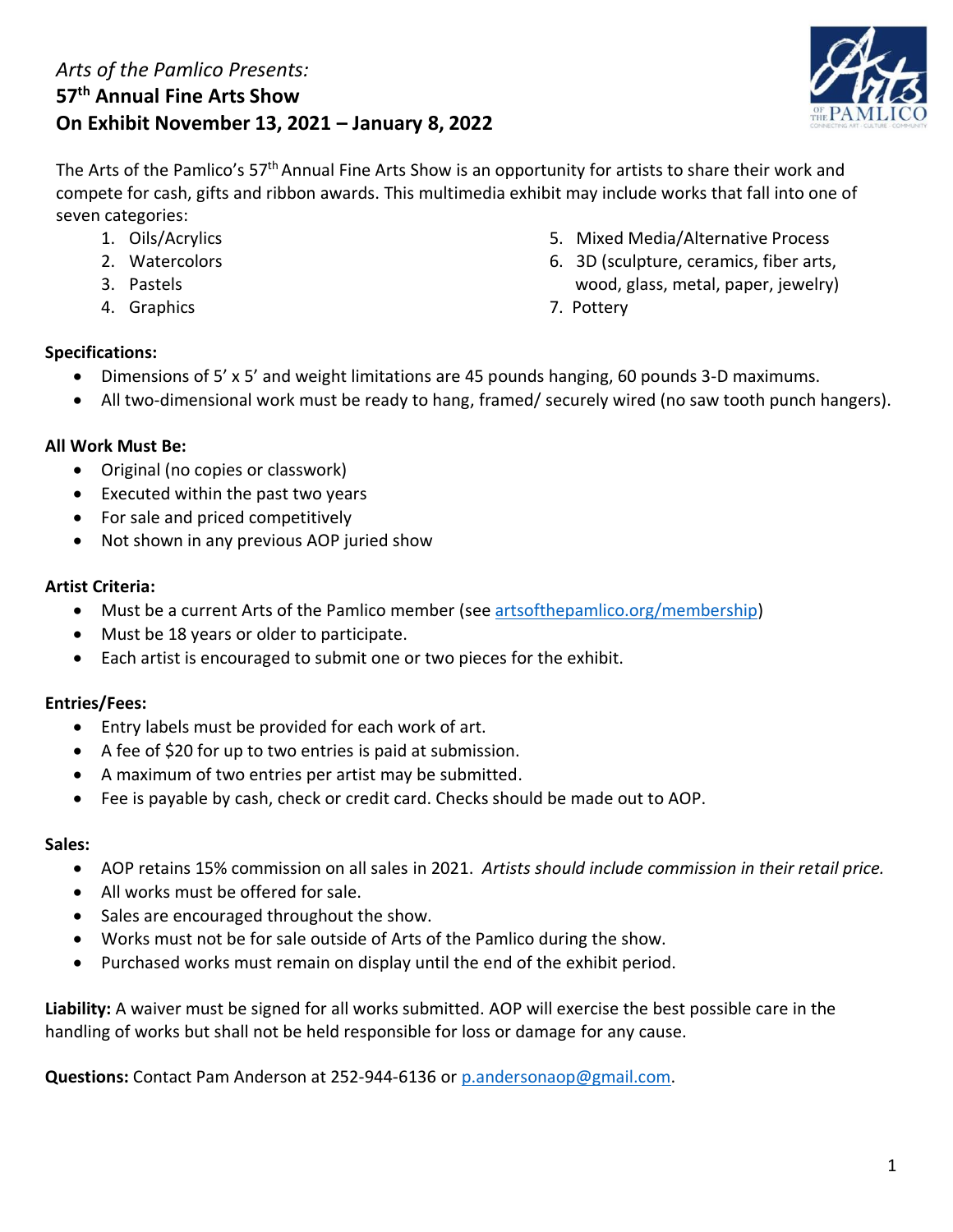# **Arts of the Pamlico 57th Annual Fine Arts Show Competition Awards**

- Best in Beaufort County Award sponsored by Arts of the Pamlico \$500
- Best In Graphics sponsored by MJ Peters \$50
- Best In Pastels sponsored by Carol Mann \$50
- Best in Pottery sponsored by Ed and Shirley Mann \$50
- Best in Watercolor sponsored by Cabbages & Kings \$25
- Best in Mixed Media/Alternative Process sponsored by Admix Agency \$25
- Best in Show sponsored by Francis M. & William R. Roberson, Jr. \$500 (and Gift, courtesy of Stewart's Jewelry Store.)
- Best In Three-Dimensional sponsored by Candace Dail \$25
- Creative Illusions Award Anonymous Sponsor \$300
- First Place Best Work Depicting Life in NC sponsored by Lee Chevrolet \$100
- Frankye K. Rumley Textile Award sponsored by Bettie Bonner Bradshaw \$100
- Importance of Trees Award sponsored by ReLeaf Washington \$100
- Lane People Prize sponsored by the family of Louise and Harold Lane \$150
- People's Choice Award sponsored by Dr. William E. Kidd \$500
- Plein Air Award sponsored by Art Tyndall Studio \$50
- Second Place Best Work Depicting Life in NC sponsored by Ed and Shirley Mann \$50
- Sound Rivers Award sponsored by Sound Rivers \$75
- Young Ones Award sponsored by Cypress Landing Women's Club \$100

#### **First Place & Second Place Ribbons sponsored by Arts of the Pamlico**

- Oils/Acrylics
- Watercolors
- Pastels
- **Graphics**

#### **Important Dates:**

• Pottery

• Three-Dimensional

• Mixed Media/Alternative Process

| 11/6/21             | Entries Accepted on Saturday 11/6/21 only at Arts of the Pamlico's Historic |  |  |
|---------------------|-----------------------------------------------------------------------------|--|--|
| $10AM - 1:30 PM$    | Turnage Theater, 150 W. Main Street, Washington, NC, 27889                  |  |  |
|                     | Free parking in rear of building, on Main Street and along the riverfront.  |  |  |
|                     |                                                                             |  |  |
| 11/8/21 & 11/9/21   | Show juried & photographed for presentation by MJ Peters.                   |  |  |
|                     | Theatre closed to the public until the reception.                           |  |  |
|                     |                                                                             |  |  |
| 11/10/21            | Juror Critique in Palace Theatre at 6 PM                                    |  |  |
| $6$ PM $-$ 8:30PM   | Exhibit / Sales Open & Reception at 7 PM in Turnage Gallery.                |  |  |
|                     | Doors open at 5:30 PM.                                                      |  |  |
|                     | Masks required for all at all times.                                        |  |  |
| $11/13/21 - 1/8/22$ | Exhibit Open to the Public $10 AM - 2 PM$                                   |  |  |
|                     |                                                                             |  |  |
| 1/15/22             | Check out & purchaser pick-up of all works: Saturday only.                  |  |  |
| $10 AM - 1:30 PM$   |                                                                             |  |  |
| 1/21/22             | Artist payments mailed for sales and awards mailed thru post office         |  |  |
|                     |                                                                             |  |  |